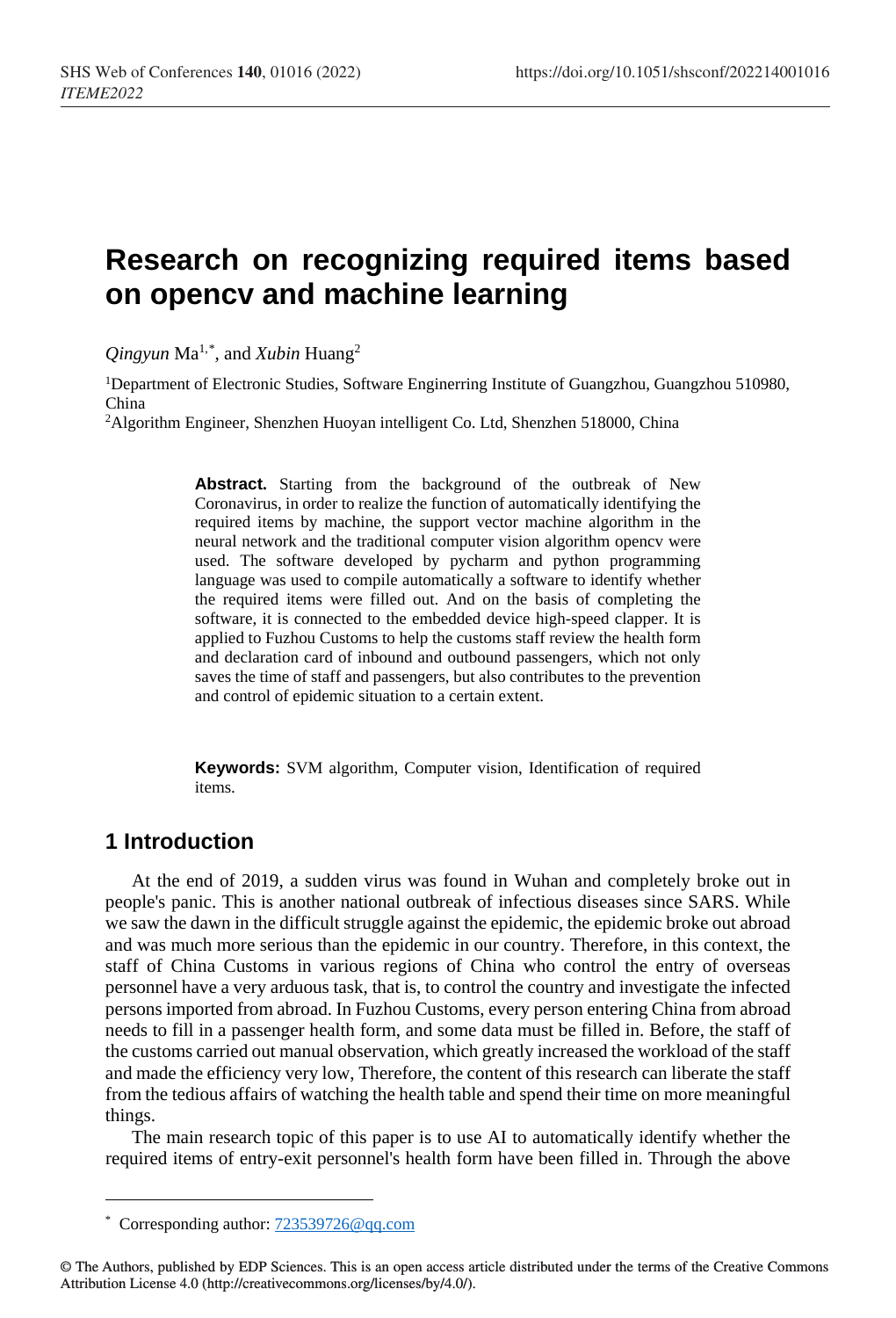analysis, it can be seen that the severe epidemic situation makes how to carry out efficient epidemic prevention and control become the top priority. After full investigation in the above fields, this paper designs and implements the algorithm for AI to automatically identify the mandatory items of passenger health form.

The research content of the whole subject can be divided into the construction of passenger health table data, in which the construction of data set is to fill in the printed health table. Firstly, the registration of the completed passenger health form is filled in and sorted out. Because the recognition accuracy of small frame objects with traditional opencv is very low, SVM is used for training to identify small frame objects, so as to distinguish the training set and test set. Finally, SVM algorithm is used for training on the trained samples, Finally, the test set is tested according to the actual needs of the scenario, and the final results are evaluated.

#### **2 Opencv features**

Opencv was born by focusing on the problem of computer vision. Since its birth, opencv has been a completely open source library, and it can run across platforms. Opencv supports many different systems, including but not limited to the two most popular operating systems: Linux operating system and windows operating system. Opencv was born in Intel. His overall code was written in C language /  $C + 1$  language. It is a general computer vision library. At that time, the designer of OpenCV hoped that he can quickly read and deal with computer vision problems. Because C / C + + language is faster than other languages, he used C language /  $C + +$  language to write opency library. His appearance provides a lot of convenience for the technicians who study computer vision, so that they can solve complex computer vision problems in a simple and understandable framework, and he has good portability, especially in dealing with image problems.

The source code of OpenCV is free and open source, so it is not only conducive for researchers to study it and develop better code, but also support businesses to benefit from its framework. Not only that, the optimized code in opencv can be embedded into the people who use it, which is really mutually beneficial in a win-win situation.

In the whole opencv library, there are more than 500 functions, and these functions support cross platform. These functions have penetrated into all fields of computer vision, not only image recognition and human-computer interaction, but also into every place of computer vision. In addition, opencv also provides an efficient interface for multi-media library functions for IPP, and the code can be optimized for the CPU used, so as to improve the performance of the program.

### **3 Machine learning**

Machine learning is a popular subject recently. It involves many mathematical subjects, such as statistics, probability theory, algorithm complexity theory and so on. In fact, in a broad sense, machine learning is essentially to let machines learn new things. The algorithm in machine learning can automatically analyze the results and laws from the data, and use the laws to predict the unknown data. In machine learning, it involves a lot of mathematical knowledge, especially statistics. Therefore, if you want to learn the content of machine learning and conduct in-depth research, you must learn mathematics well. In modern life, with the rapid development of science and technology, machine learning has been deeply applied in many fields, such as data mining, computer vision, search engine, medical diagnosis, robot application and so on. Up to now, the research work in the field of machine learning has mainly focused on the following three aspects: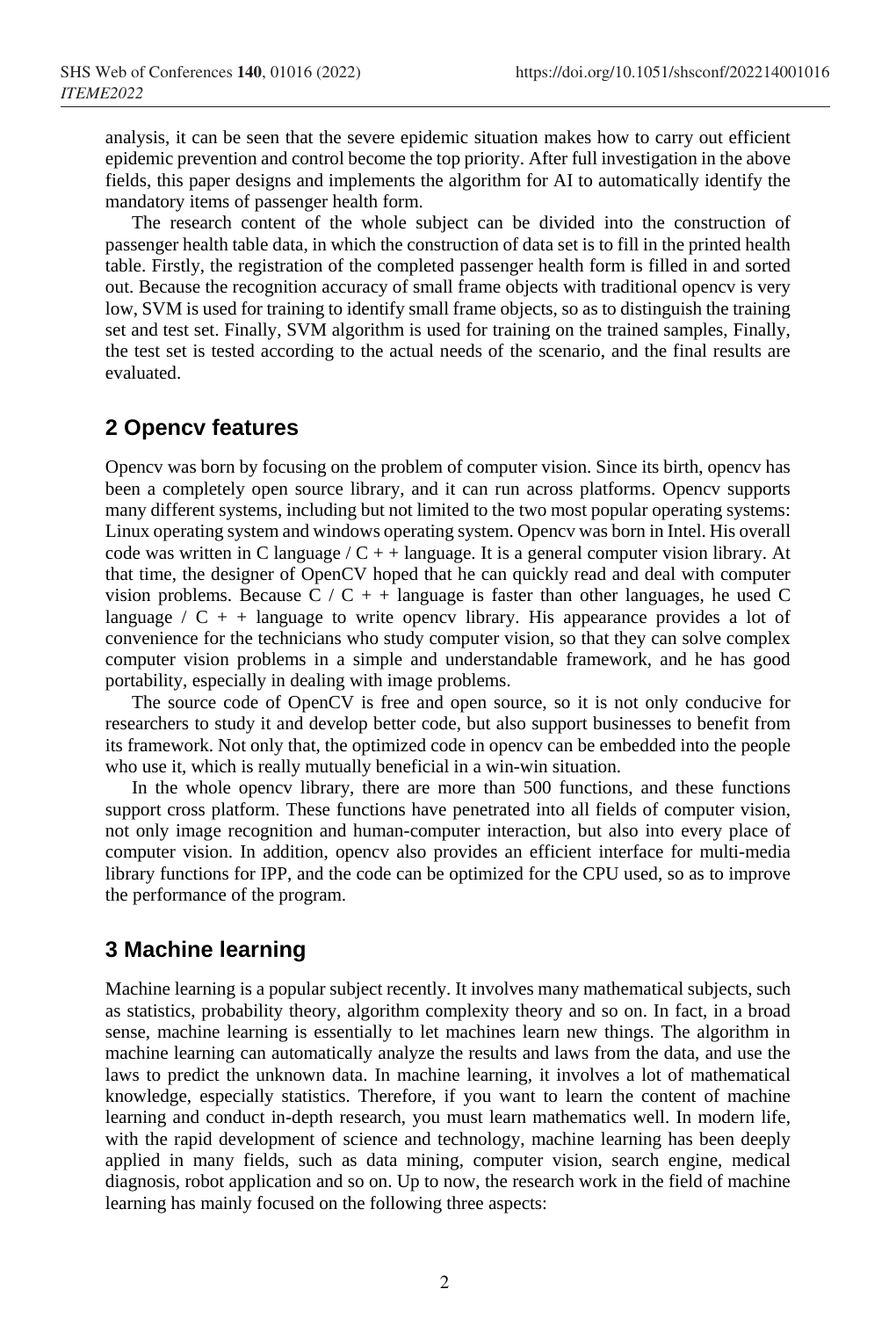A series of research and improvement on some object-oriented tasks are carried out It can recognize the model and simulate human learning and work

Theoretically analyze and explore various algorithms and their application scenarios

It can be said that machine learning is very popular now. It can be said that it is a historic breakthrough on the road of studying artificial intelligence. It is the core research topic of neural computing and artificial intelligence. But even now, there are still some systems without learning ability. Even if some of them have learning ability, it has little effect. It can be said that they can not accurately keep pace with the times. Therefore, in the follow-up development, the discussion of machine learning and the progress of machine learning research will promote the further development of artificial intelligence and the whole science and technology.

#### **4 Principle of SVM**

SVM is a kind of machine learning. It is also called support vector machine. It is a classifier dealing with binary classification model. The idea of SVM algorithm is that we artificially give an example of positive and negative samples, and his purpose is to use a hyperplane to segment the examples of positive and negative samples. Many people who have used him have a surprisingly high evaluation of him, because SVM shows a very efficient performance in dealing with nonlinear and small samples, and can perfectly fit different machine learning problems. It can be said that there is such a hot trend in the development of machine learning, and SVM algorithm accounts for most of the credit. The core idea of SVM is to maximize the interval between the two categories, so as to maximize the credibility. Moreover, it has good classification and prediction ability for unknown new samples (called generalization ability in machine learning). Then, when executing, we will find that how should we describe this interval and make it tend to the maximum? The method used in SVM is to make the data point closest to the separation point have the maximum distance. In the application practice of researchers for many years, they found that support vector machine has a very excellent effect in dealing with nonlinear samples and small target samples. Therefore, SVM algorithm is widely used in different industries, such as medical field, error diagnosis, pattern recognition and so on.

Core concepts of SVM:

(1) If a function is convex, the local optimal solution of the unconstrained optimization problem of the objective function is the global optimal solution.

(2) Maximum interval: that is, among the points divided into two categories, the sum from the point closest to the hyperplane to the hyperplane is the smallest.

(3) The convex hull of the training vector set contains the minimum convex set of all training sample sets of a certain class.

(4) Relaxation factor: make the optimization problem tolerate some misclassified points. The penalty factor is the penalty degree of the sacrificial classification accuracy.

(5) Mercer condition definition: an  $n \times$  The real symmetric matrix M of n is positive definite if and only if  $z$ tmz  $> 0$  for all non-zero coefficient vectors Z. Where  $ZT$  represents the transpose of Z.

(6) Kernel function: solve the problem of linear indivisibility in the original space by mapping the data to the high-order space.

### **5 Processing with OpenCV**

Because the problem designed in this project is the problem of computer vision, and opencv is an open source library dedicated to dealing with computer vision, opencv is selected for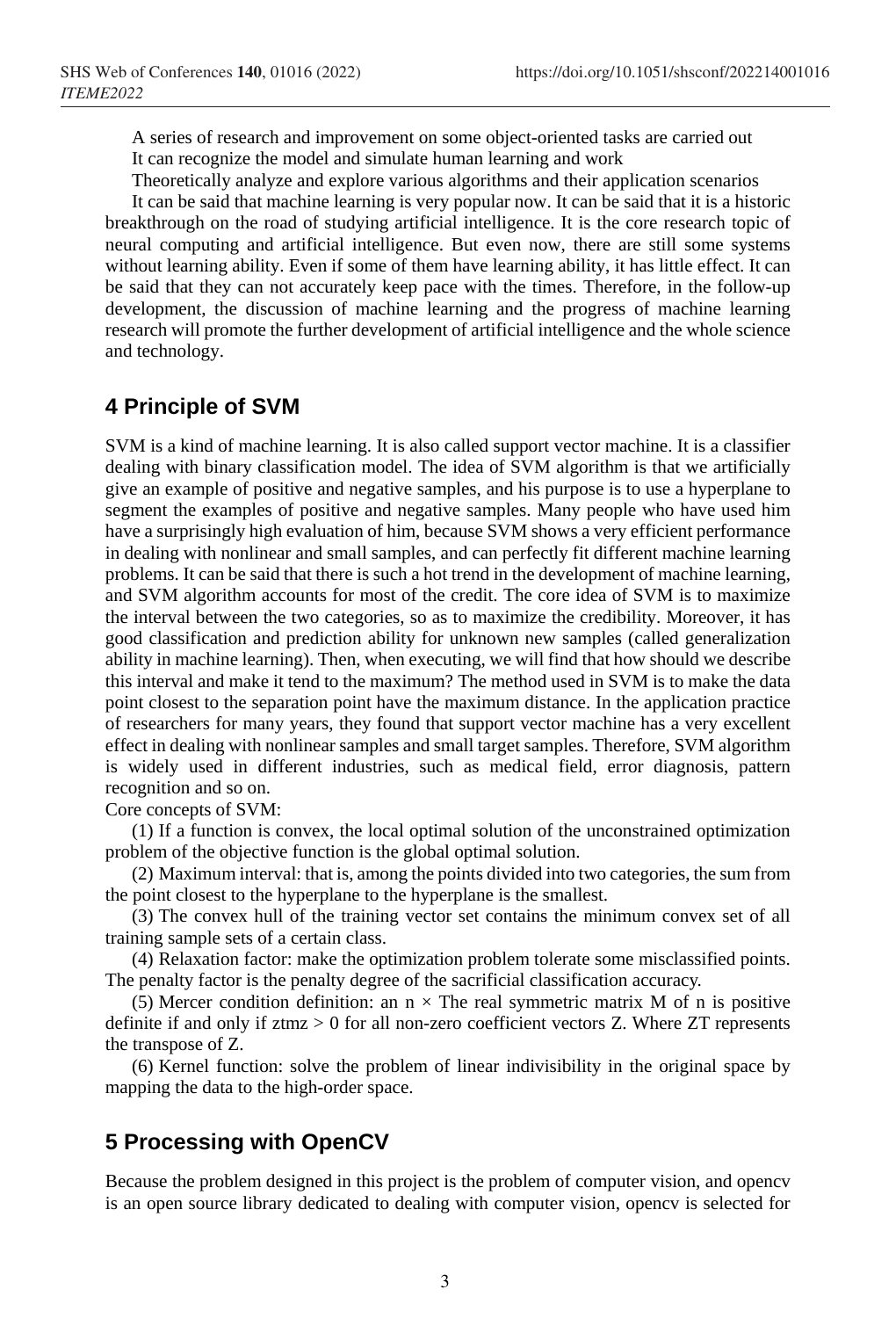code processing and implementation. When you get the data, that is, a passenger entry-exit health declaration form, you need to fill it in manually, and you need to add training samples to facilitate machine learning. First read in the file, and then save the picture to the specified path. Secondly, because this is an image recognition project, I need to scale his consent to a certain proportion, so as to facilitate the follow-up work of the machine. Because the work is to judge whether some required items are filled in, I wrote an algorithm to judge whether they are filled in: the computer actually sees each pixel when recognizing the image, and integrates them. Therefore, when I judge whether to fill in the required item, I detect whether there are more than three black pixels in the content of the required item. If there are, I judge that the item has been filled in. If not, I judge that the item has not been filled in. Since the passenger entry-exit health declaration card is a fixed size paper, it is necessary to find a reference point on the image, and then take this reference point as the initial coordinate. Therefore, I use Photoshop software, which mainly deals with digital images composed of pixels. Using its many editing and drawing tools, you can edit pictures effectively. I chose three benchmark points for testing. Finally, the center point of the customs logo is used as the benchmark point, because the image needs to be binarized later. Due to the influence of various factors, gray points may be generated around the binarized image, which will affect some nearby pixels, Therefore, selecting the center point of the customs logo can prevent it from being affected by some irregular pixels nearby. As shown in Figure 1, the white pixel at the center of the logo mark is the mark used as the reference point in this paper.



**Fig. 1.** Center point of customs logo.

## **6 Training with SVM**

In the passenger entry-exit health declaration card, one required item is gender, and the choice of gender type is to tick in the small box. If the traditional opencv algorithm is used to identify whether the passenger has checked, the accuracy is not high. First, the small box is too small to identify, and second, some passengers will tick outside the box, As a result, the accuracy of recognition is very low, so SVM is used for training in this field. It was originally considered to use convolutional neural network for training, because the performance of convolutional neural network in image recognition is better than SVM, but because only the small box of gender needs to be trained by neural network, there will be no significant difference in performance, The speed of SVM is better than convolutional neural network. Under the background of the epidemic, the focus is to evacuate passengers as soon as possible, because many people will lead to the risk of epidemic infection if they gather together. Therefore, SVM is considered to be used repeatedly for auxiliary training. Before training, you need to divide the training set and test set, so you can classify the empty frames into one class and the checked frames into one class. After these, you can start SVM training. As shown in Figure 2 and Figure 3.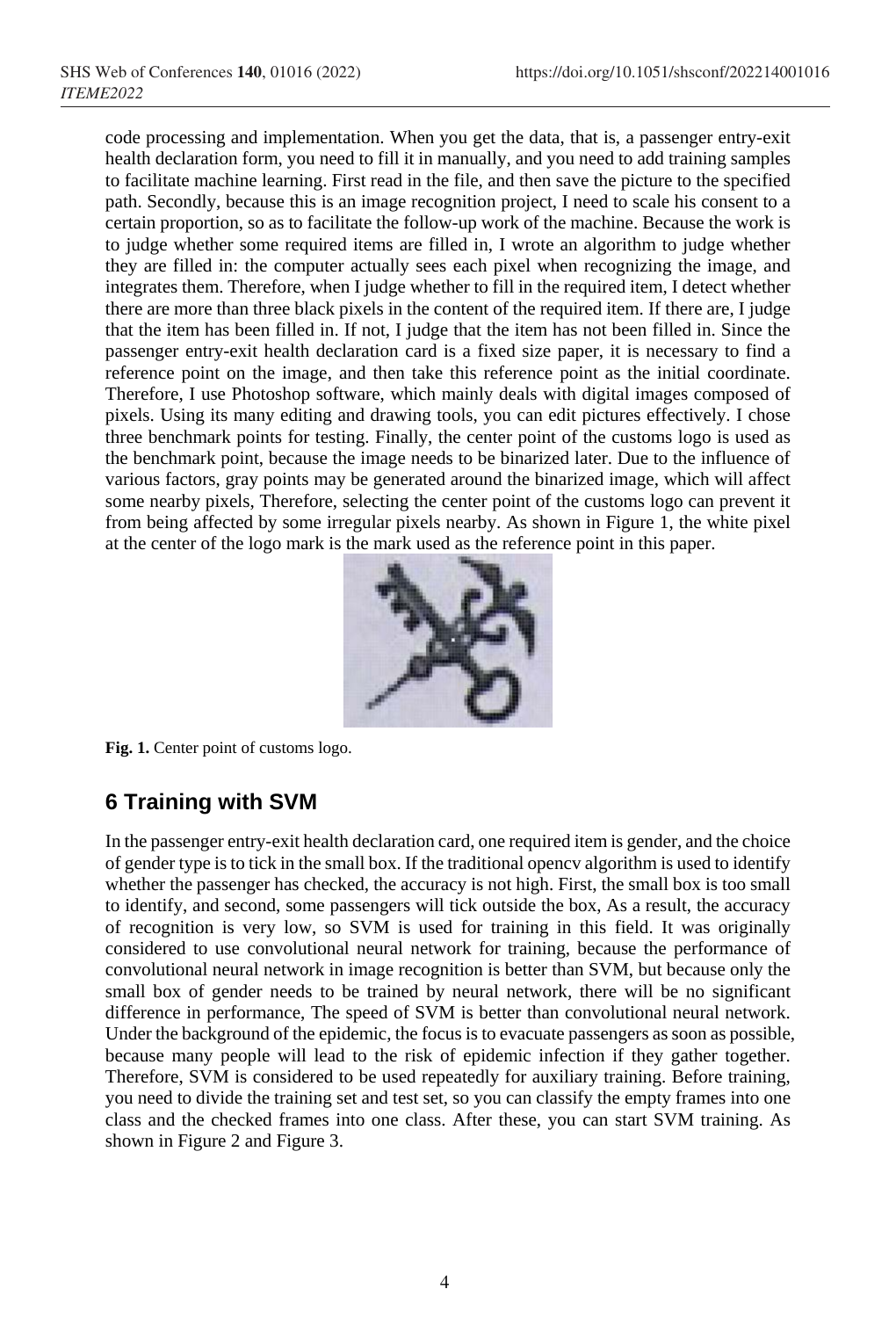

**Fig. 3.** Empty box training set.

### **7 Conclusion**

The function of this experiment is the design of AI recognition mandatory item system. The traditional computer vision algorithm of OpenCV and the novel machine learning algorithm SVM are used to jointly realize the code of this project, which is deployed to the high-speed camera, and the final accuracy can reach 92%. The functions realized in this experiment basically meet the function of using the machine to identify whether the required items in the passenger health statement are filled in. Under the background of preventing and controlling the epidemic imported from abroad, it greatly saves the burden of staff and passengers' time.

This work was supported by 2020KQNCX138.

### **References**

1. Vishaal Chandrasekar. Artificial Intelligence and Machine Learning: Python Based Face and Image Recognition. *Journal of Research in Science and Engineering*,**3**(2021)